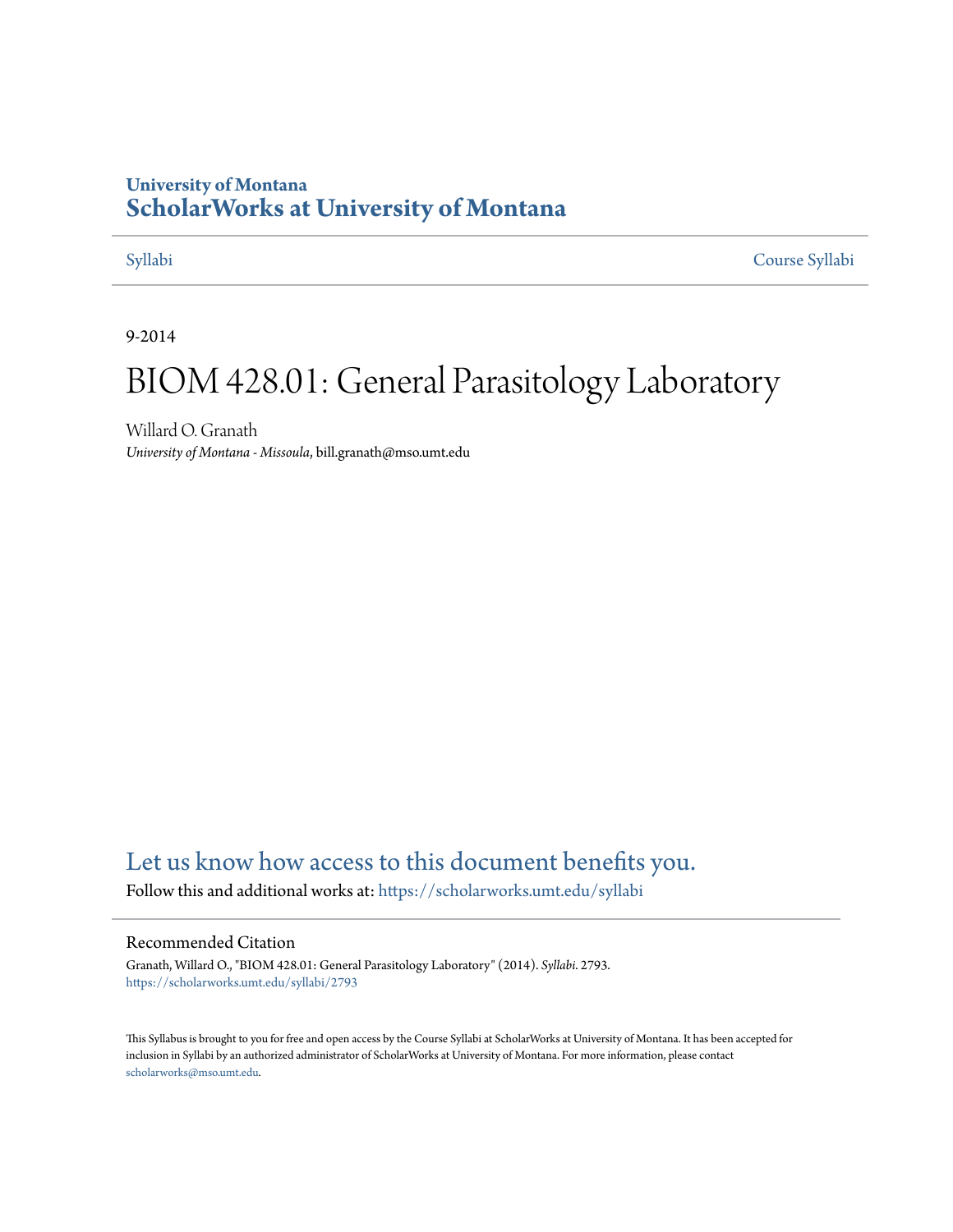# **BIOM 428 General Parasitology Laboratory**

Fall semester, 2014

|                   | Instructor: Dr. W.O. Granath,<br>HS 306; 243-2975<br>bill.granath@mso.umt.edu                                                                             |
|-------------------|-----------------------------------------------------------------------------------------------------------------------------------------------------------|
| Lab:              | Tu, Th 9:10-11 AM, Room: HS 404                                                                                                                           |
| Textbook:         | L.S. Roberts and J. Janovy. 2013. Foundations of Parasitology, 9th edition (you will need to<br>bring this to lab each week).                             |
| Lab Book:         | Will be distributed during lab period. (Also, a loose leaf notebook and drawing paper<br>will be very useful).                                            |
| Lab tests:        | Three lab practicals. Each will cover approximately one-third of the semester's topics.<br>(See lab topics for subjects to be covered by each practical.) |
| Grading:          | Lab tests= $30\% \text{ X } 3$ tests = $90\%$<br>Participation<br>$= 10\%$<br>100%                                                                        |
| <b>ATTENTION:</b> |                                                                                                                                                           |

*All students must practice academic honesty. Academic misconduct is subject to an academic penalty by the course instructor and/or a disciplinary sanction by the University.*

*All students need to be familiar with the Student Conduct Code. The Code is available for review online at http://www.umt. edu/SA/VPSA/index. cfm/page/1321.*

## **SYLLABUS (l.o. =learning outcome)**

### **Date** Topic

**Aug** 26, 28 No Labs

- **Sep** 2 General information; check-in, use of microscopes; survey of parasites (powerpoint). 1.0. Goals, scope and expectations of class will be explained.
	- **4** LAB 1 Symbiosis: mutualism termite flagellates, endocommensalism *Opalina* in frogs, endoparasitism - *Tritrichomonas* in mice.

1.0.:Observe, diagram and describe the 3 types of symbiotic relationships and be able to give an example of each.

**9** LAB 2 - Phylum Apicomplexa: gregarines, *Eimeria, Toxoplasma* 1.0.: Observe, diagram and be able to recognize the life cycle stages of insect gregarines, eimerian parasites and *Toxoplasma*, and be able to diagram their biology.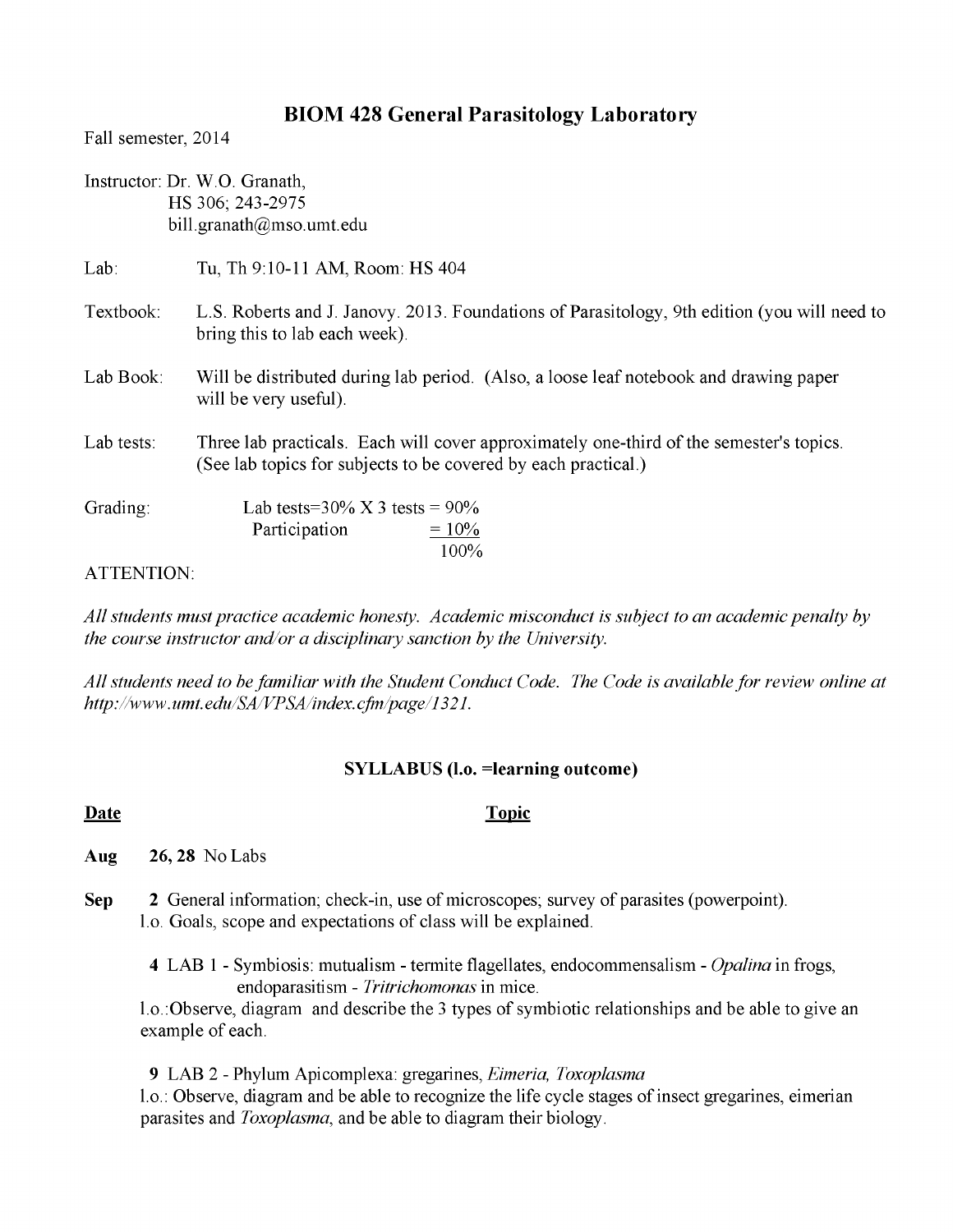**11** LAB 3 *and4 -* Phylum Apicomplexa (continued): malaria.

1.0.:Observe, diagram and be able to recognize the life cycle stages of the 4 human-infecting species of *Plasmodium*, and be able to diagram their biology (continued into next lab).

**16** LAB 3 *and4 -* Phylum Apicomplexa (continued): malaria, *Babesia.*

1.0.: Continue with goals from previous lab and also observe, diagram and be able to recognize the life cycle stages of *Babesia*, and be able to diagram its biology.

**18** LAB 5 - Phylum Zoomastigina, hemoflagellates: *Trypanosoma* including living insect stages, *Leishmania.*

1.0.: Observe, diagram and be able to recognize the life cycle stages of common *Trypanosoma* and leishmanial parasites including their living insect stages, and be able to diagram their biology.

**23** LAB 6 - Phylum Zoomastigina, intestinal flagellates: *Giardia, Trichomonas, Chilomastix.*

1.0.: Observe, diagram and be able to recognize the life cycle stages of the common intestinal flagellates

of humans, and be able to diagram their biology.

**25** LAB 7 - Phylum Sarcodina: *Entamoeba* and related genera; Phylum Ciliophora: *Balantidium*; Phylum Myxozoa: *Myxosoma.*

1.0.: Observe, diagram and be able to recognize the life cycle stages of the common intestinal amebic and ciliates parasites of humans, and be able to diagram their biology; be able to recognize a common myxozoan of fish.

**30** Catch-up and review.

OCT 2 Laboratory exam I: Protozoa

7 LAB 8 - Phylum Platyhelminthes, trematodes: monogenetic trematodes and *Aspidogaster,* digenetic trematode larval stages - miracidia, sporocysts and rediae.

1.0.: Observe, diagram and be able to recognize the life cycle stages of common fish monogenes, molluscan aspidogasters and digenean larval stages (continued in next lab).

**9** LAB 9 *and* 10 - Phylum Platyhelminthes, trematodes (continued): digenetic trematode larval stages - living cercariae, cercarial types, metacercariae; adult digenetic trematodes-*Schistosoma.*

1.0.:Continue learning digenean larval stages as well as the adult stages of 3 human-infecting schistosome species.

**14** LAB 9 *and* 10 **-** Phylum Platyhelminthes, trematodes (continued): digenetic trematode larval stages - living cercariae, cercarial types, metacercariae; adult digenetic trematodes-*Schistosoma.*

1.0.: Continue with learning objectives of previous lab and be able to diagram the life cycles of the 3 human-infecting schistosome species.

**16** LAB 11 - Phylum Platyhelminthes, trematodes (continued): adult digenetic trematodes (continued) **-** *Echinostoma, Fasciola, Opisthorchis, Heterophyes.*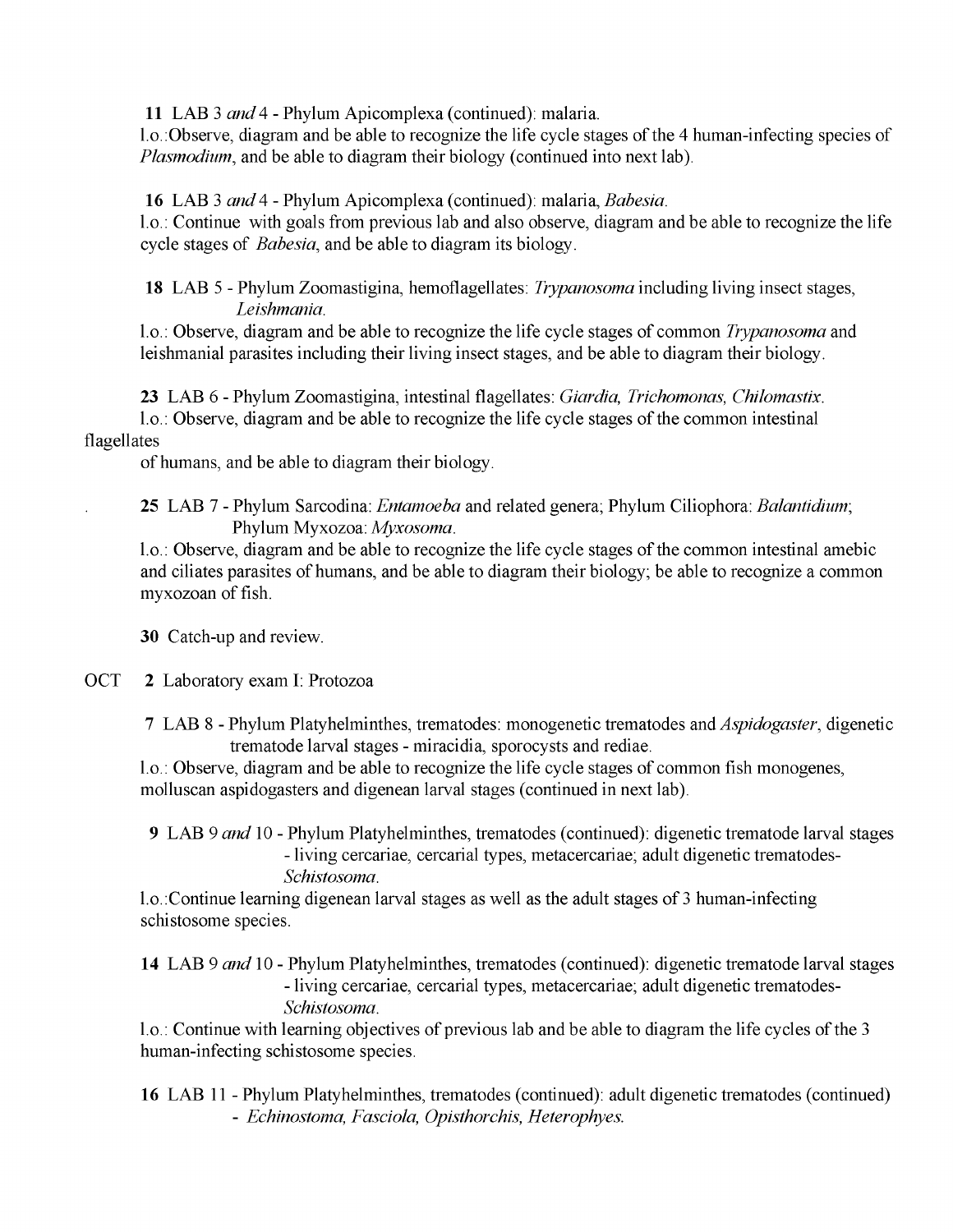1.0.: Observe and diagram the adult stages of common lung, liver and intestinal flukes, and be able to diagram their biology.

**21** LAB 12, 13 *and* 14 - Phylum Platyhelminthes, cestodes: pseudophyllidean and cyclophyllidean tapeworms

1.0.: Observe, diagram and be able to recognize the life cycle stages of the broad fish tapeworm, a mosquitofish tapeworm, and representative cyclophyllideans (which will be continued in the next lab) and be able to diagram their biology.

**23** LAB 13 *and* 14 (continue) - Phylum Platyhelminthes, cestodes (continued): cyclophyllidean tapeworms.

1.0.:Continue to observe, diagram and be able to recognize the life cycle stages of common cyclophyllidean tapeworms, and be able to diagram their biology.

**28** Catch-up and review.

**30** Laboratory exam II: Platyhelminthes.

NOV **4** 6 Election Day, no class.

6 LAB 15 *and* Lab 16 - Phylum Acanthocephala; Phylum Nematoda: rhabditid and strongylid nematodes.

1.0.: Observe, diagram and be able to recognize the life cycle stages of common acanthocephalans and strongylids, and be able to diagram their life cycles.

**11** Veterans Day, No class.

**13** LAB 17 - Phylum Nematoda (continued): trichostrongylid and ascarid nematodes.

1.0.: Observe, diagram and be able to recognize the life cycle stages of common trichostrongylids and be able to diagram their life cycles. By dissecting adult Ascaris, be able to identify the gross

# anatomical

features.

**18** LAB 18 - Phylum Nematoda (continued): ascarid nematodes (continued). 1.0.: Observe, diagram and be able to recognize the life cycle stages of common ascarid nematodes and be able to diagram their life cycles.

20 LAB 19 Phylum Nematoda (continued): spiurid and trichinellid nematodes. 1.0.: Observe, diagram and be able to recognize the life cycle stages of common spiurid and trichinellid nematodes, and be able to diagram their life cycles.

**25** LAB 20 - Phylum Arthropoda: survey of medically important arthropods. 1.0.:Survey representative arthropods and be able to identify them by common name and be able to name a parasite or microbe (if any) that they can transmit.

27 Thanksgiving, no class.

DEC 2 Catch-up and review.